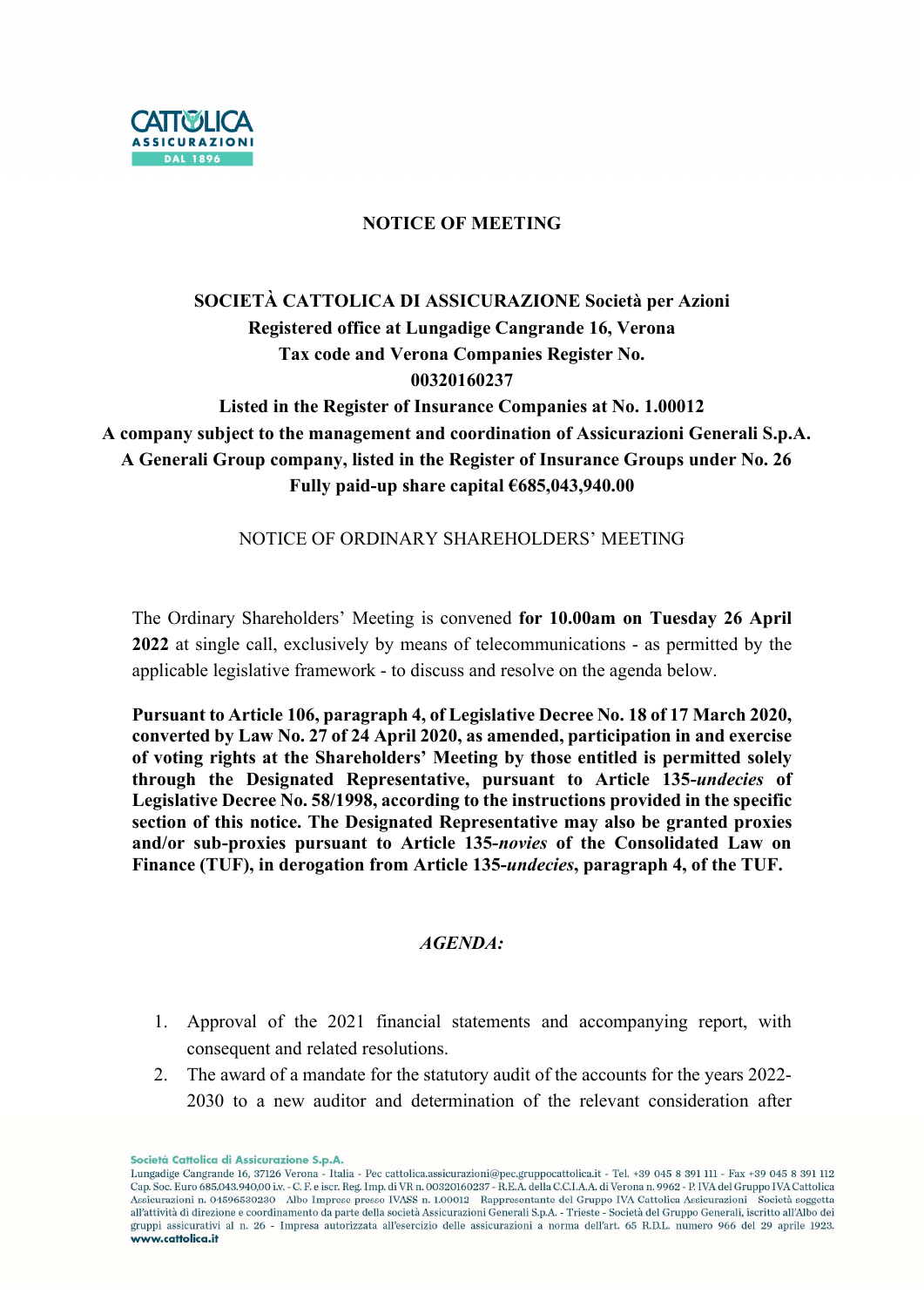

consensual early termination of the mandate of the current auditor.

- 3. The appointment, pursuant to Article 2386 of the Italian Civil Code and Article 24.4 of the Articles of Association, of 3 (three) members of the Board of Directors, 1 (one) of whom is a member of the Management Control Committee.
- 4. Report on Remuneration Policy and Fees Paid:
	- a) Approval of the first section of the Report on Remuneration Policy and Fees Paid, pursuant to Article 123-ter, paragraph 3, of Legislative Decree No. 58/1998 and Articles 41, 59 and 93 of IVASS Regulation 38/2018.
	- b) Resolution on the second section of the Report on Remuneration Policy and Fees Paid, pursuant to Article 123-ter, paragraph 6, of Legislative Decree No. 58/1998.

# ADDITION OF ITEMS TO THE AGENDA AND PRESENTATION OF NEW DRAFT RESOLUTIONS

According to the applicable procedures and deadlines, Shareholders who individually or collectively represent at least 2.5% of the share capital may, within ten days of publication of this Notice of Meeting (and therefore by Friday 26 March 2022), request items to be added to the list of matters to be discussed, indicating in their requests the additional matters proposed, or submit draft resolutions for matters already on the agenda.

Items may not be added to the agenda for matters on which the Shareholders' Meeting adopts resolutions, in accordance with the law, at the proposal of the Directors or on the basis of a draft or report produced by them, other than those referred to in Article 125 ter, paragraph 1, of Legislative Decree No. 58 of 24 February 1998 (the Consolidated Law on Finance or TUF).

Said request must be received in writing by the Company within ten days of publication of this Notice of Meeting (and therefore by Saturday 26 March 2022) by certified email to the address assemblea@pec.gruppocattolica.it, or by email to AdempimentiSocietari@cattolicaassicurazioni.it, or delivered by hand to the registered office at Lungadige Cangrande 16, Verona, for the attention of the Head of the Corporate Obligations function. In the latter case, also in view of the health emergency and in order to better organise the appropriate safety precautions for access to company premises, requests to access Company premises must be emailed at least 24 hours beforehand to AdempimentiSocietari@cattolicaassicurazioni.it, it being specified that documents may be delivered by hand to the registered office during office hours (Mon-Fri 8.30am-5.00pm). On Saturday 26 March, requests may therefore be sent only by email to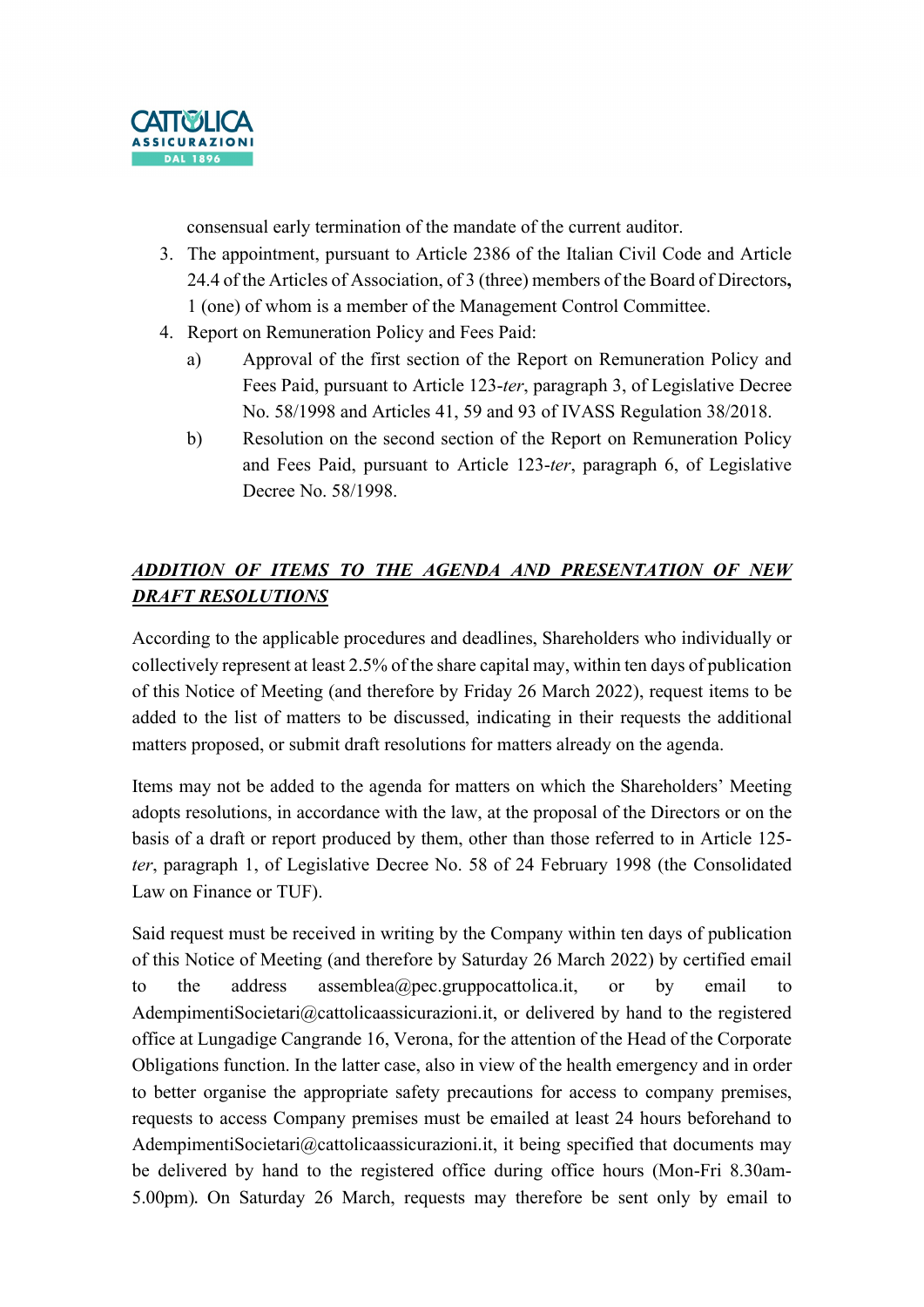

AdempimentiSocietari@cattolicaassicurazioni.it or by certified electronic mail to assemblea@pec.gruppocattolica.it. Shareholders wishing to add items to the agenda must also prepare and send a report stating the reasons for the draft resolutions on the matters that they put forward for discussion, or the reasons for the additional draft resolutions presented on matters already on the agenda, by the same deadline.

This request must be accompanied by a specific notice produced by the depositary intermediary, with effect from the date of the request, addressed to the Company, according to the procedures and at the addresses indicated above, attesting to the ownership of the shares by the requesting Shareholders, as well as the shareholding required to request agenda additions.

Any additions to the agenda will be made known, within the statutory deadlines, in the same forms as those established for the publication of this Notice of Meeting.

Similarly, reports prepared by Shareholders requesting additions to the agenda, accompanied by any changes made by the Board of Directors, will be made available to the public in the same form and according to the same procedures as for the Shareholders' Meeting documentation.

Once their relevance to the items on the Shareholders' Meeting agenda have been ascertained, these proposals will be published on the Company's website by the statutory deadlines, in order to allow Shareholders entitled to vote to express their opinion in full knowledge of the circumstances, including in relation to said new proposals, and to allow the Designated Representative to collect any voting instructions related to them.

# APPOINTMENT, PURSUANT TO ARTICLE 2386 OF THE ITALIAN CIVIL CODE AND ARTICLE 24.4 OF THE ARTICLES OF ASSOCIATION, OF 3 (THREE) MEMBERS OF THE BOARD OF DIRECTORS, 1 (ONE) OF WHOM IS A MEMBER OF THE MANAGEMENT CONTROL COMMITTEE

\*

As regards the appointment of 3 (three) members of the Board of Directors, one of whom is a member of the Management Control Committee, the appointments are made from the slate of candidates, in accordance with the provisions of the Articles of Association, and in any case the following shall apply.

The Board of Directors and each Shareholder may only submit one slate and each candidate may appear on only one slate.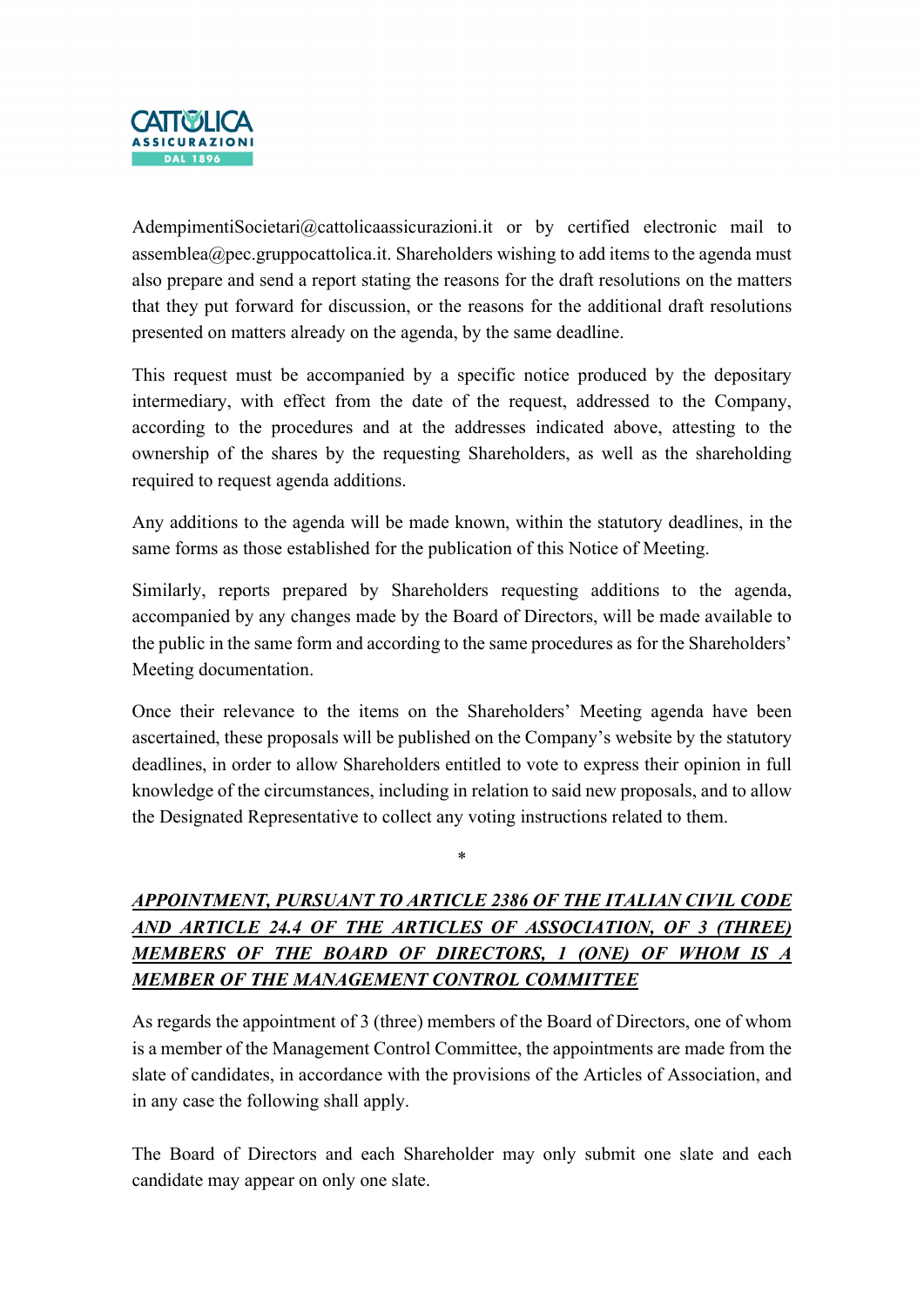

Slates may be submitted by Shareholders that, alone or together with other Shareholders, own shares representing in aggregate at least 1% of the share capital, as per Consob Executive Resolution No. 60 of 28 January 2022.

Slates must be deposited at the Company's registered office or sent by certified email to assemblea@pec.gruppocattolica.it, by the 25th calendar day prior to that set for the Shareholders' Meeting, i.e. by Friday 1 April 2022. Pursuant to Article 22.7 of the Articles of Association, if only one slate has been submitted by the above date, the deadline for submitting slates shall be extended until the third calendar day following the above deadline (Monday 4 April 2022) by 5pm, and the threshold for entitlement to submit referred to in the preceding paragraph shall be reduced to half. If slates are submitted to the registered office, also in view of the ongoing health emergency, and in order to better organise the appropriate safety precautions for access to company premises, requests to access said premises must be emailed at least 24 hours beforehand to AdempimentiSocietari@cattolicaassicurazioni.it. It should be noted that, for the purposes of clarity and standardised treatment and to facilitate the submission of slates, the Board of Directors has set out the procedure to fulfil the relative obligations, which shall be deposited at the company's registered offices and made available on the Company's corporate website http://www.cattolica.it/home-corporate, in the Governance/Shareholders' Meeting section, within the deadline for publication of this meeting notice. Shareholders are therefore invited to review said procedure for more comprehensive information.

There is no provision for the election of a Minority Director pursuant to Article 23.3 of the Articles of Association, as this was done at the Shareholders' Meeting of 14 May 2021.

## DOCUMENTATION AND ADDITIONAL INFORMATION

The documents containing the draft resolutions, reports of the Board of Directors relating to the items on the agenda and, in particular, the 2021 Financial Statements, Report on Remuneration, forms to be used for proxy voting, as indicated below, and the Annual Report on Corporate Governance and Ownership Structure and information on the amount of share capital shall be deposited, within the statutory time limit, at the Company's registered office, and be made available to Shareholders wishing to view them and to obtain a copy.

These documents will also be available on the Company's corporate website http://www.cattolica.it/home-corporate section in the Governance/Shareholders' Meeting section, and from Borsa Italiana S.p.A., on the Consob-authorised eMarket-Storage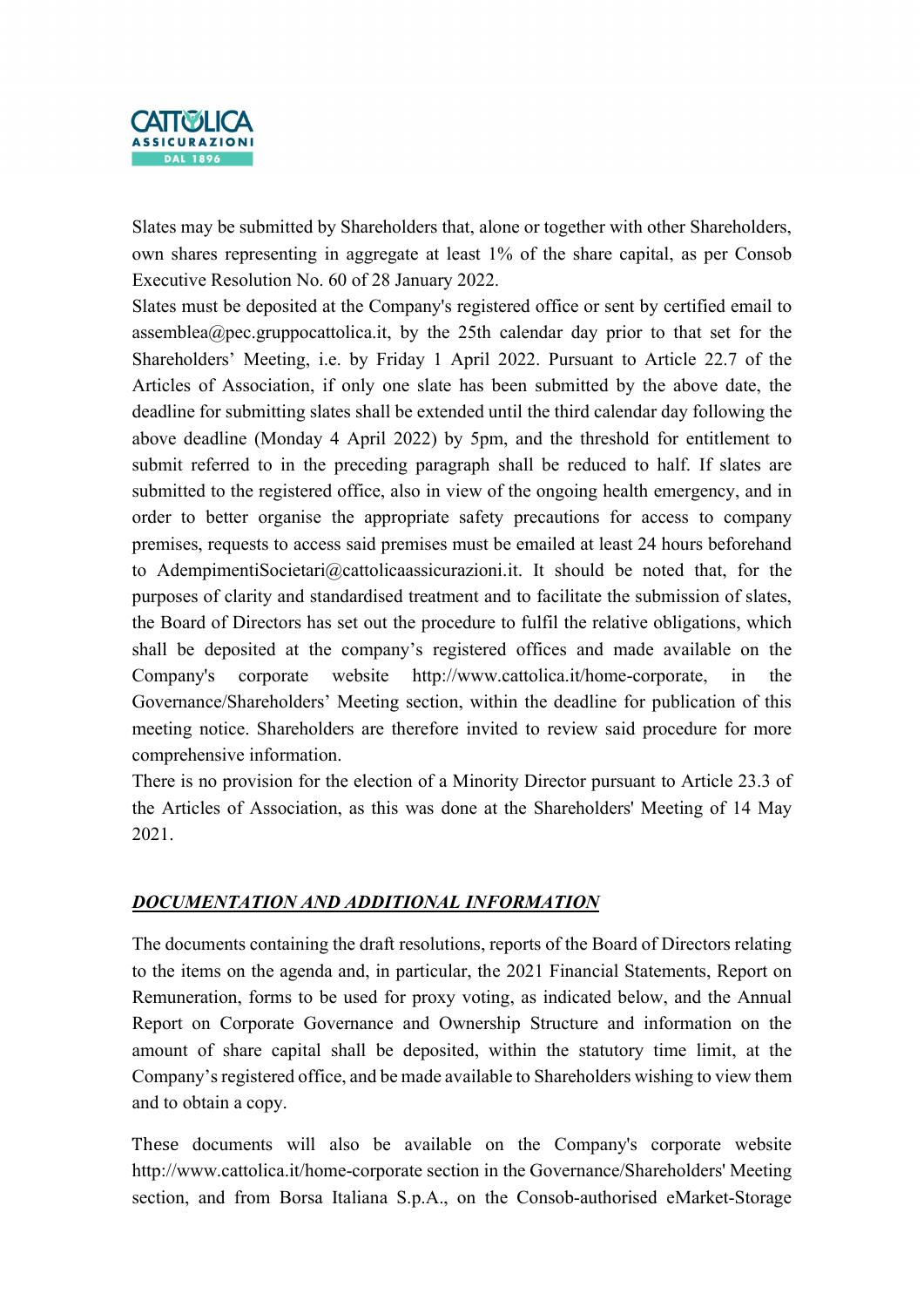

facility, managed by Spafid Connect S.p.A. and accessible from the website http://www.emarketstorage.com.

If a copy of the said documents is to be collected from the Company's registered office, in view of the health emergency and in order to better organise the appropriate safety precautions for access to company premises, requests to access said premises must be emailed at least 24 hours beforehand to AdempimentiSocietari@cattolicaassicurazioni.it. Please remember that access is only possible during office hours (Mon-Fri 8.30am-5.00pm, excluding Friday 15 April and Monday 25 April 2022).

\*

## PARTICIPATION IN THE SHAREHOLDERS' MEETING

Entitlement to attend Shareholders' Meetings and to exercise voting rights is certified by a notice sent to the company by an authorised intermediary, in accordance with its accounting records, on behalf of the party entitled to vote.

The notice is sent by the intermediary on the basis of the information on the record date, which is the seventh trading day prior to the Shareholders' Meeting date (Wednesday 13 April 2022).

Any party holding shares after Tuesday 13 April 2022 (the record date) will not be entitled to participate in and vote at the Shareholders' Meeting.

Holders of shares which have not yet been dematerialised may only take part in the meeting after their share certificates have been delivered to an authorised entity for their entry into the system in dematerialised form and for subsequent notification by the authorised intermediary.

The participation of Shareholders in the Shareholders' Meeting is subject to the applicable laws and regulations and the provisions contained in the Articles of Association published on the Company's website.

Those entitled to vote may be represented at Shareholders' Meetings in accordance with the law.

For this purpose, in view of the Covid-19 emergency and for the purposes of providing maximum protection and safety to Shareholders as permitted by Article 106, Decree Law no. 18 of 17 March 2020 "containing measures to strengthen the national health service and economic support for families, workers and companies connected with the epidemiological COVID-19 emergency" (the "Cura Italia" Decree), as confirmed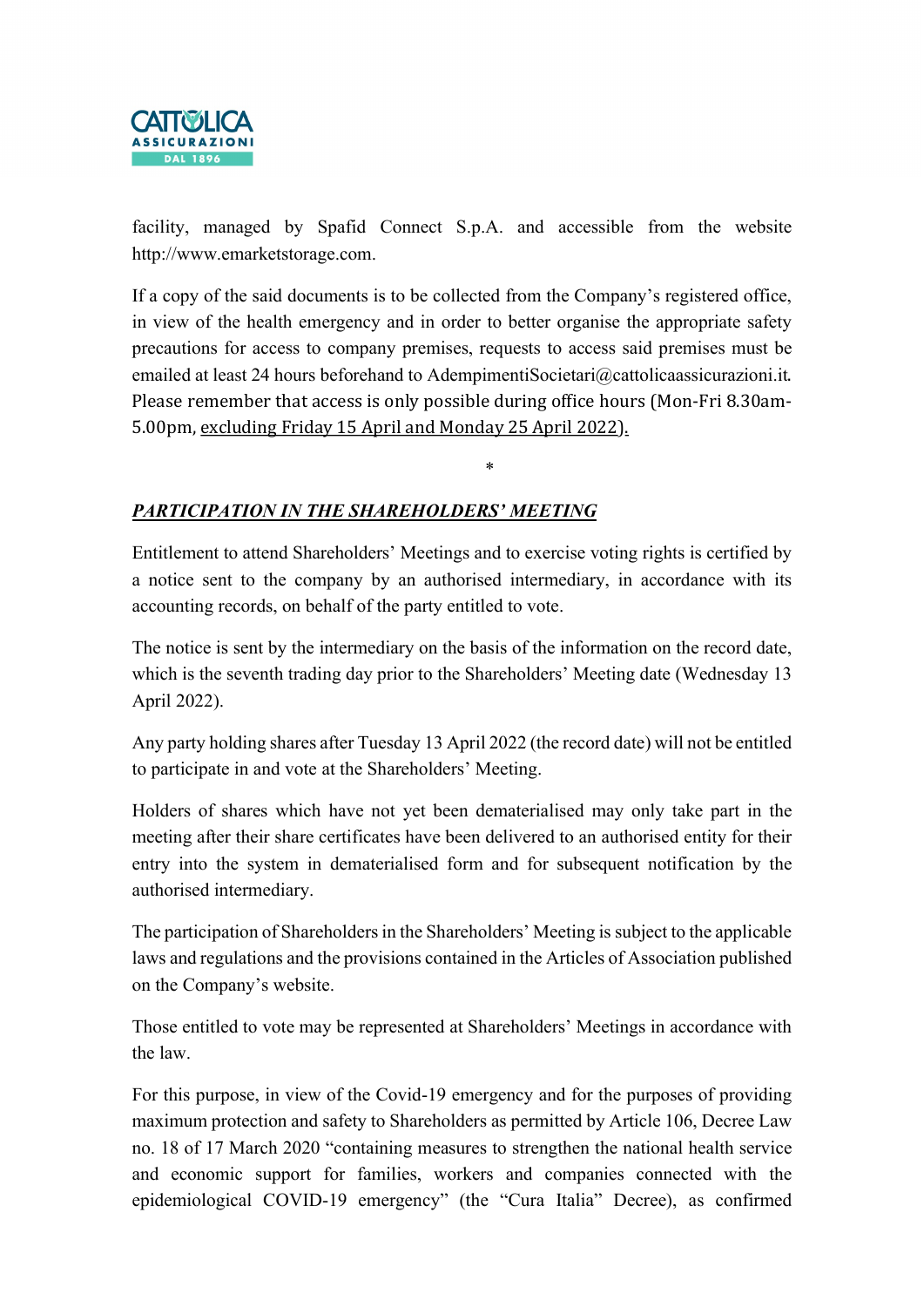

following the enactment of Law No. 15 of 25 February 2022, converted with amendments into the "Mille Proroghe" Decree, Shareholders may take part in the Shareholders' Meeting, without attending the meeting location, exclusively by granting a proxy to the Designated Representative pursuant to Article 135-undecies of the TUF (the "Designated Representative"), according to the procedures described below.

## The Company has identified Computershare S.p.A., with registered office at Via Lorenzo Mascheroni 19, 20145 Milan, as the Designated Representative.

Participation in the Shareholders' Meeting by the corporate officers, the Secretary and the Designated Representative, as well as any other parties authorised by the Chairman of the Board of Directors, will take place through the use of remote connection systems that guarantee the identification of said parties in accordance with the rules that apply in such an event, in accordance with the statutory measures in place to contain the Covid-19 epidemic.

#### \*

# PARTICIPATION AND VOTING IN THE SHAREHOLDERS' MEETING THROUGH THE DESIGNATED REPRESENTATIVE PURSUANT TO ARTICLE 135 – UNDECIES OF THE TUF – PROXIES AND SUB-PROXIES PURSUANT TO ARTICLE 135 - NOVIES OF THE TUF

Participation in the Shareholders' Meeting is permitted exclusively through the granting of a proxy to the Designated Representative.

Shareholders intending to take part in the Shareholders' Meeting must therefore be represented, free of charge (subject to any costs of sending the proxy) by the Designated Representative by the granting of a proxy containing voting instructions on all or some of the items on the agenda.

The Designated Representative must receive the proxy, according to the procedures described below, by the end of the second trading day before the date of the Shareholders' Meeting, i.e. by Friday 22 April 2022, using the appropriate form, which will be available on the Company's corporate website at http://www.cattolica.it/home-corporate, in the "Governance/Shareholders' Meeting" section, which also specifies how to grant and send the proxy, and to revoke the proxy and any voting instructions that may have already been conferred, by the same deadline.

The proxy granted to the Designated Representative pursuant to Article 135 – *undecies* of the TUF, containing voting instructions, together with a copy of a valid identity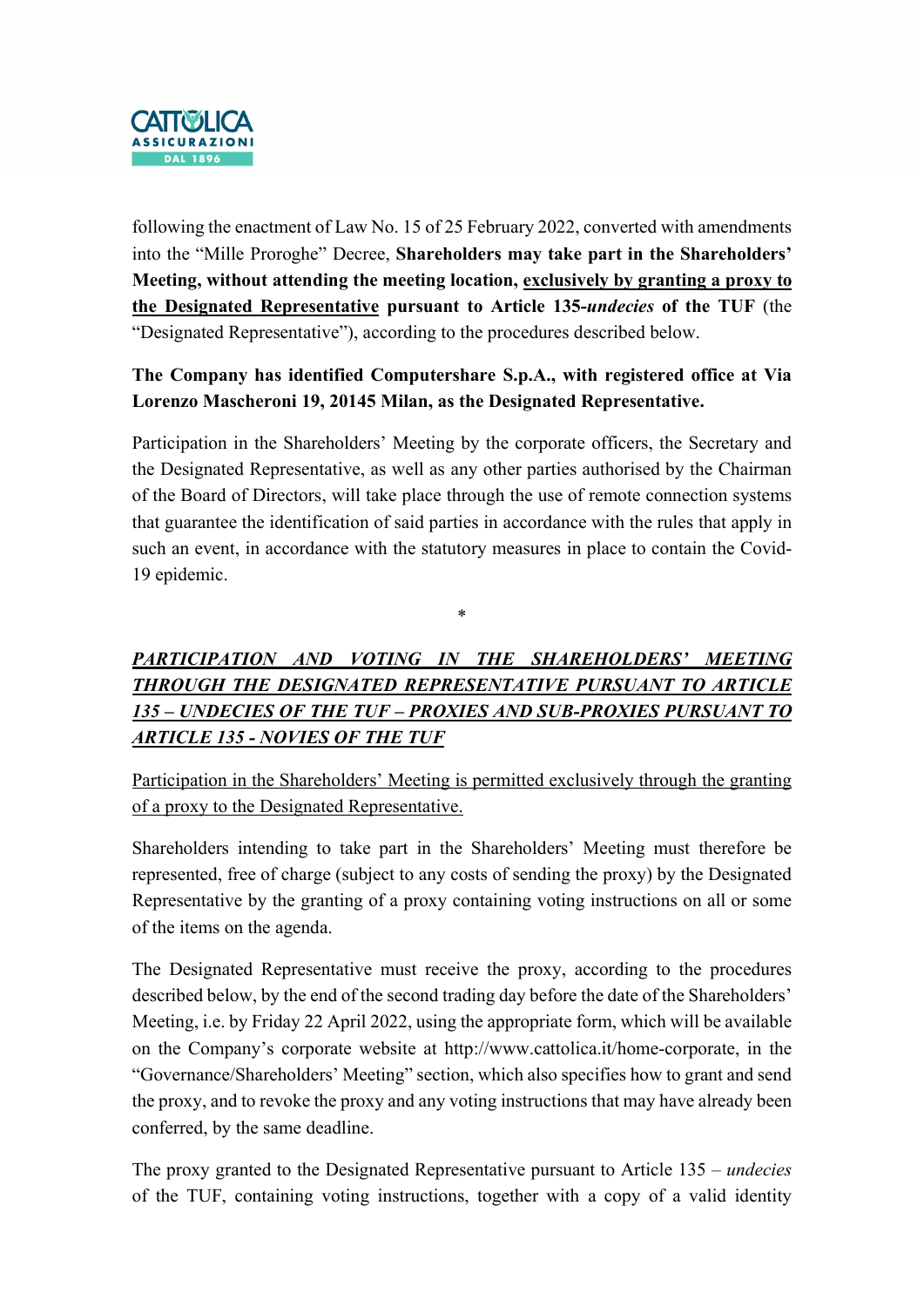

document - and in the case of a delegating legal person, a document attesting to the powers to grant the proxy - must be sent to Computershare S.p.A., within the above deadline, a) to the certified email address cattolica@pecserviziotitoli.it or b) by sending the original of the proxy and a copy of the further documentation attached by registered letter with return receipt to Computershare S.p.A., Via Monte Giberto 33 – 00138 Rome; in the latter case, a copy of the documentation reproduced electronically may be sent by ordinary email in advance of the registered letter to the mailbox cattolica@pecserviziotitoli.it (please note that the registered letter must arrive within the above deadline to be valid).

The Designated Representative may also, again according to the above procedures, be granted a proxy and/or sub-proxy in accordance with Article 135-novies of the TUF, in derogation from Article 135-undecies, paragraph 4 of the TUF, using the form provided on the Company's corporate website http://www.cattolica.it/home-corporate in the "Governance/Shareholders' Meeting" section.

It should be noted that the proxy to the Delegated Representative will only be valid for draft resolutions for which voting instructions have been granted.

The Designated Representative will be available for clarification or information at  $+39$ 02 124128 810 from 10.00am to 1.00pm and from 2.00pm to 5.00pm, Monday to Friday, or at the email address cattolica@pecserviziotitoli.it.

It should be noted that there are no postal or electronic voting procedures for this Shareholders' Meeting.

\*

## RIGHT TO ASK QUESTIONS CONCERNING ITEMS ON THE AGENDA

Given that the Shareholders' Meeting is attended exclusively through the Designated Representative, Shareholders may ask questions about the items on the agenda prior to the meeting by sending them to the Company in writing by certified email to assemblea@pec.gruppocattolica.it, or by email to AdempimentiSocietari@cattolicaassicurazioni.it, or by delivery by hand to the registered office at Lungadige Cangrande 16, Verona, for the attention of the Head of the Corporate Obligations function, making sure to specify the agenda item to which the request refers. In the latter case, also in view of the health emergency and in order to better organise the appropriate safety precautions for access to company premises, requests to access said premises must be emailed at least 24 hours beforehand to AdempimentiSocietari@cattolicaassicurazioni.it, it being specified that documents may be delivered by hand to the registered office only during office hours (Mon-Fri 8.30am-